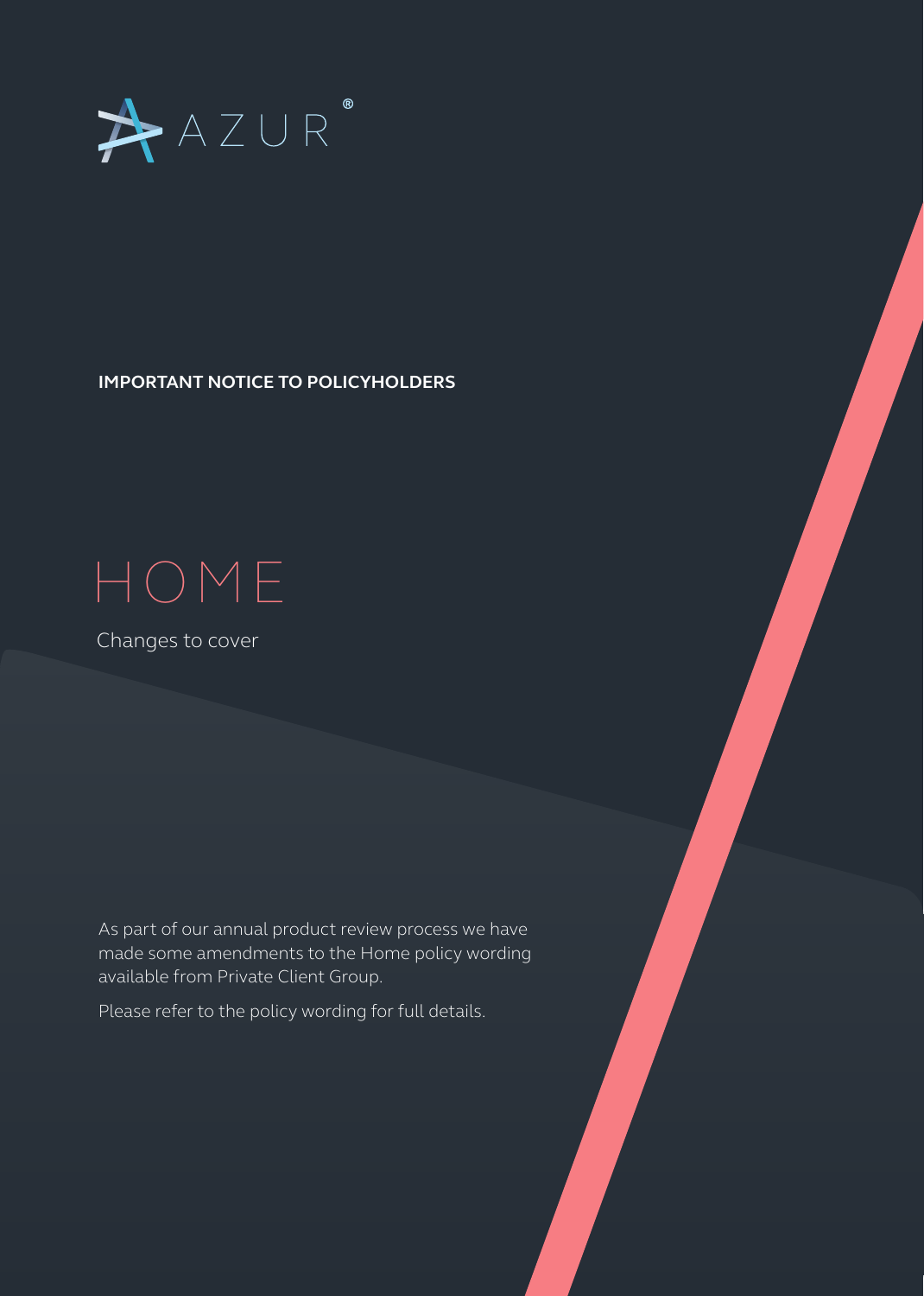## SUMMARY OF CHANGES TO HOME COVER

| Change                                                                                                                                                                                                                    | <b>Section</b>                                                                       | Why are we making this change                                                                                 |
|---------------------------------------------------------------------------------------------------------------------------------------------------------------------------------------------------------------------------|--------------------------------------------------------------------------------------|---------------------------------------------------------------------------------------------------------------|
| Remove reference to DAS Law<br>Limited                                                                                                                                                                                    | <b>Policy Provisions</b>                                                             | DAS no longer using DAS Law<br>Limited on this product                                                        |
| Definition of 'You, your and yours' does<br>not apply to Section VII Family Plus<br>Legal Expenses                                                                                                                        | Part I - Definitions                                                                 | Clarification that the definition under<br>Section VII takes precedent                                        |
| Change of telephone number for<br>Family Plus Legal Expenses claims                                                                                                                                                       | Part II - Making a Claim                                                             | Update                                                                                                        |
| Removal of Identity Fraud from Liability<br>section                                                                                                                                                                       | Part V - Liability, D. Additional Covers                                             | This cover is now under Part VII<br>Family Plus Legal Expenses                                                |
| Reference to DAS Law Limited<br>removed                                                                                                                                                                                   | Part VII - Family Legal Expenses                                                     | DAS no longer use DAS Law limited<br>for legal advise services                                                |
| New definition of 'You/Your'                                                                                                                                                                                              | Part VII - Family Legal Expenses,<br>A. Special Definitions in Part VII              | Clarification that the definition under<br>Section VII takes precedent over the<br>main definition in Part I. |
| Add that the cover for Planning<br>applications refusal appeals is still<br>limited to £5,000 for all claims<br>resulting from one or more event<br>arising at the same time or from the<br>same originating cause        | Part VII - Family Legal Expenses,<br><b>B.</b> Basis of Cover                        | Clarification                                                                                                 |
| Removing exclusion for any claim<br>arising from or relating to any Transfer<br>of Undertakings (Protections of<br>Employment) Regulations 2006 or the<br>Transfer of Employment (Pension<br>Protection) Regulations 2005 | Part VII - Family Legal Expenses,<br>C. Insured Incidents, 1. Employment<br>Disputes | No longer relevant                                                                                            |
| Reducing the minimum amount under<br>dispute to £100                                                                                                                                                                      | Part VII - Family Legal Expenses,<br>C. Insured Incidents, 2. Contract<br>Disputes   | Updated cover                                                                                                 |
| Buying and selling your home added<br>to cover                                                                                                                                                                            | Part VII - Family Legal Expenses,<br>C. Insured Incidents, 2. Contract<br>Disputes   | Updated cover                                                                                                 |
| Reducing the minimum amount under<br>dispute to £100                                                                                                                                                                      | Part VII - Family Legal Expenses,<br>C. Insured Incidents, 5. Property<br>protection | Updated cover                                                                                                 |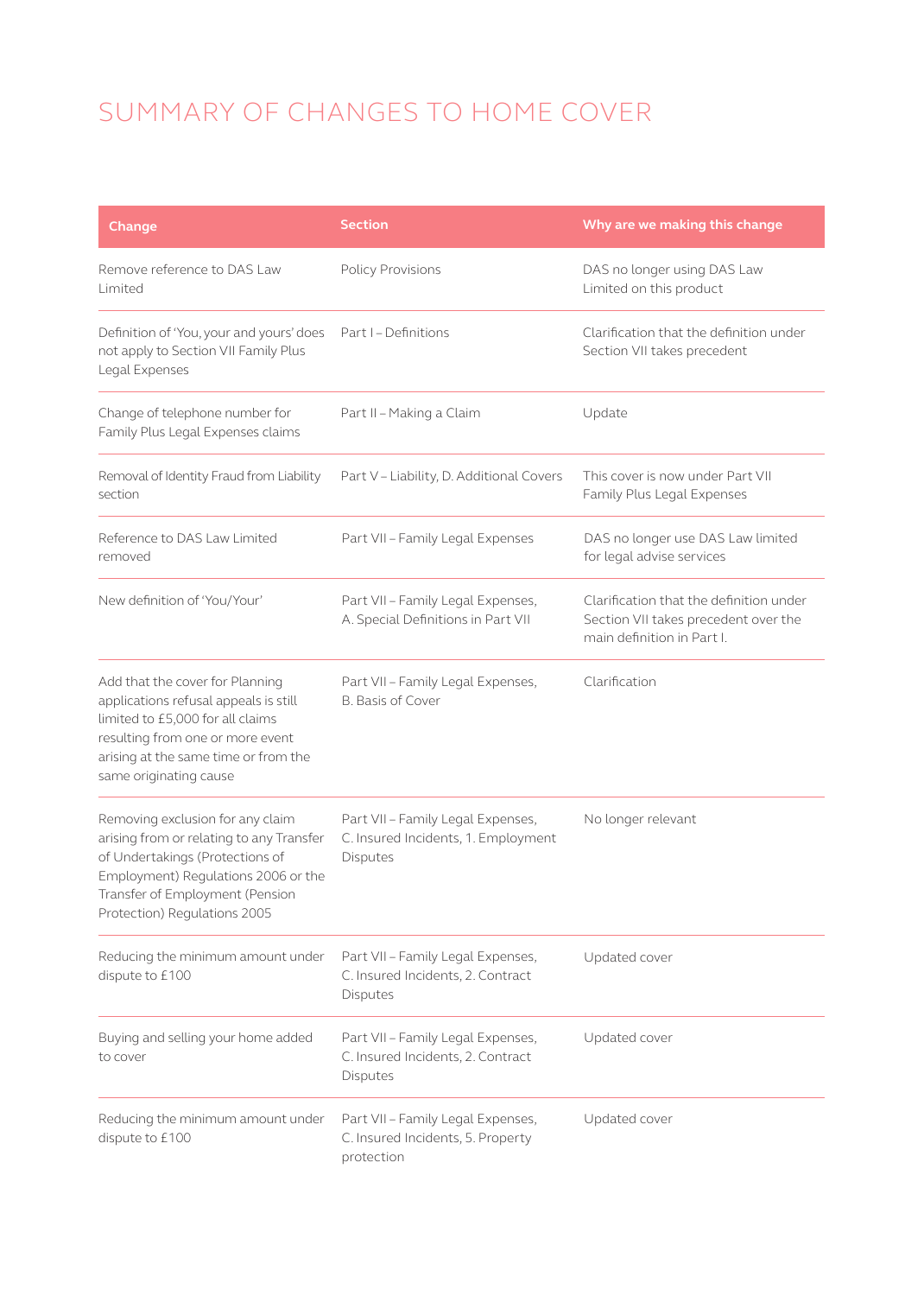## SUMMARY OF CHANGES TO HOME COVER

| Change                                                                      | <b>Section</b>                                                                                      | Why are we making this change |
|-----------------------------------------------------------------------------|-----------------------------------------------------------------------------------------------------|-------------------------------|
| Carry out activities in relation to<br>identity theft added to cover        | Part VII - Family Legal Expenses,<br>C. Insured Incidents, 7. Jury service<br>and court attendance  | Updated cover                 |
| Add new Identity Theft Protection to<br>Part VII Family Legal Plus Expenses | Part VII - Family Legal Expenses,<br>C. Insured Incidents, 8. Identity Theft<br>Protection          | Updated cover                 |
| Remove limit of indemnity of £5,000                                         | Part VII - Family Legal Expenses,<br>C. Insured Incidents, 9. Education<br>admissions appeals       | Updated cover                 |
| Add Identity Theft Service helpline<br>details                              | Part VII - Family Legal Expenses,<br>D. Helpline and DAS Householdlaw,<br>4. Identity Theft Service | New Helpline                  |
| Online law guide and document<br>drafting replaced with 'Householdlaw'      | Part VII - Family Legal Expenses,<br>D. Helpline and DAS Householdlaw,<br>6. Householdlaw           | Upgraded cover                |
| Updated wording for 'Arbitration'                                           | Part VII - Family Legal Expenses,<br>F. Conditions, 8. Arbitration                                  | Clarification                 |
| Updated wording for 'Data protection'                                       | Part VII - Family Legal Expenses,<br><b>G Data Protection</b>                                       | Updated wording               |
| New definition for 'Contaminant'                                            | Part IX - Personal Cyber Cover,<br>A. Special Definitions in Part IX                                | New definition                |
| New definition for 'Pollutants'                                             | Part IX - Personal Cyber Cover,<br>A. Special Definitions in Part IX                                | New definition                |
| New definition for 'Waste'                                                  | Part IX - Personal Cyber Cover,<br>A. Special Definitions in Part IX                                | New definition                |
| New exclusion for Bodily Injury claims<br>under Cyber                       | Part IX - Personal Cyber Cover,<br>E. Exclusions, 2. Bodily Injury                                  | New exclusion                 |
| New exclusion for Pollution and<br>contamination claims under Cyber         | Part IX - Personal Cyber Cover,<br>E. Exclusions, 13. Pollution and<br>Contamination                | New exclusion                 |
| New exclusion for Property claims<br>under Cyber                            | Part IX - Personal Cyber Cover,<br>E. Exclusions, 14. Property                                      | New exclusion                 |